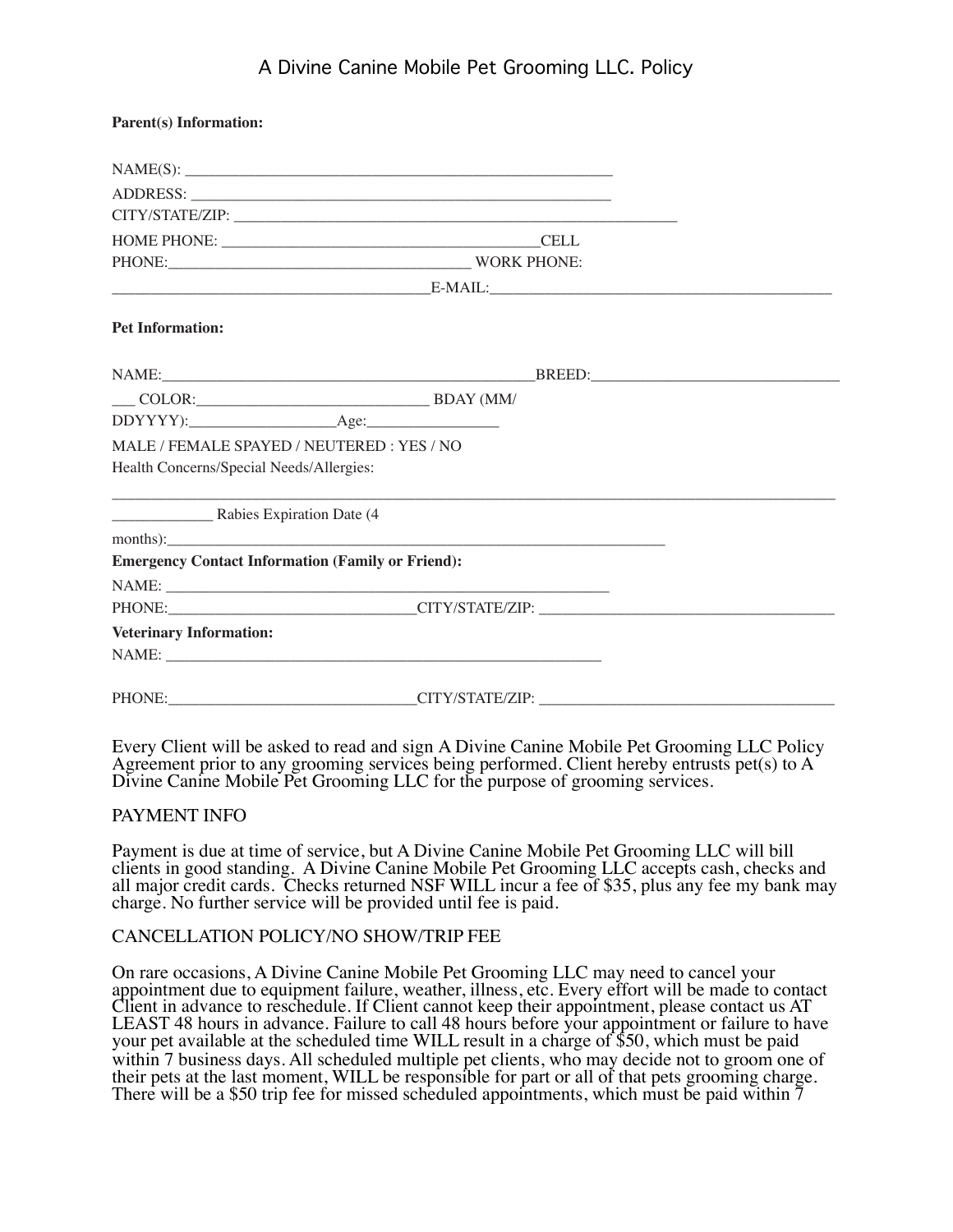business days. Ultimately it is Clients responsibility to keep track of their scheduled appointments, however A Divine Canine Mobile Pet Grooming LLC will send a courtesy text or call for a confirmation a few days prior to confirm and remind you. If you are a first time Client and you are a no show when groomer arrives for your scheduled appointment, A Divine Canine Mobile Pet Grooming LLC will not schedule any future appointments.

# APPOINTMENT TIMES

An appointment time is truly an 'estimated time of arrival'. Arrival time will be in a 1-2 hour time span. As a mobile service, our schedule is subject to interruptions and delays, such as, but not limited to: Refueling, traffic, driving distance from previous appointment and running over on a previous appointment. If A Divine Canine Mobile Pet Grooming LLC feels they will be more than 15 minutes early or late, A Divine Canine Mobile Pet Grooming LLC may call ahead.

# KEY ON FILE SERVICE

A Divine Canine Mobile Pet Grooming LLC offers a 'key on file service'. Client provides A Divine Canine Mobile Pet Grooming LLC with a key to keep on file, a garage code, or some other form of access to the home, A Divine Canine Mobile Pet Grooming LLC will come by at your scheduled grooming appointment time to care for your pet and Client just leaves a form of payment, cash or check. Your pet must be crated or left in an accessible area such as a laundry room or bathroom. A Divine Canine Mobile Pet Grooming LLC will not be held responsible for damages or theft to Clients home or property while on the service call for grooming your pet(s).

# MATTED OR NEGLECTED COAT

Excessive de-matting is a painful, time-consuming and costly procedure that causes extreme discomfort and can aggravate, or cause skin problems. Client is aware that neglect of the pet's coat can be cause for problems after grooming such as clipper/brush irritation. If Client's pet does not remain still accidents can happen such as, cuts, nicks, etc. from clippers or scissors. However, it is at A Divine Canine Mobile Pet Grooming LLC discretion to determine if it is safe for the pet to be de-matted, if not, a "shave-down "of the pets coat will be completed. Shaving your pet may dramatically change your pet's appearance and the hair will be very close to the skin. This may expose pre-existing skin conditions. Client's pet will receive a shave down & start over (additional fee for shave down.) Closely shaved pets are also prone to sunburn & should either have sun screen applied daily or should be kept out of the sun until the hair grows sufficiently to protect the skin. In some cases pets may also exhibit brief behavioral changes. In certain breeds & coat types, the coat may not grow back the same. Removing a heavily matted coat includes the risk of nicks, cuts and/or abrasions due to moles, warts or skin folds trapped in the mats. Heavy matting can also trap moisture near the pet's skin which can cause mold, fungus, bacteria or skin irritations that exist prior to the grooming process. The after-effects of mat removal procedures may include itchiness, skin redness, self-inflicted irritations or abrasions, or failure of hair to re-grow. Client is responsible for the condition of the pet's coat and will not hold A Divine Canine Mobile Pet Grooming LLC responsible in the event of adverse effects of mat removal.

#### CURRENT VACCINATIONS/VETERINARY INFORMATION

Your pets safety is first at A Divine Canine Mobile Pet Grooming LLC. Current vaccinations are highly recommended but not required.

#### SAFETY/DOG BEHAVIOR

Client must inform us prior to grooming if your pet has bitten someone or has aggressive tendencies. A Divine Canine Mobile Pet Grooming LLC will not accept any aggressive dog. If false accusations about the pets behavior were made when asked during booking of an appointment, we will discontinue services and Client will still be responsible for the full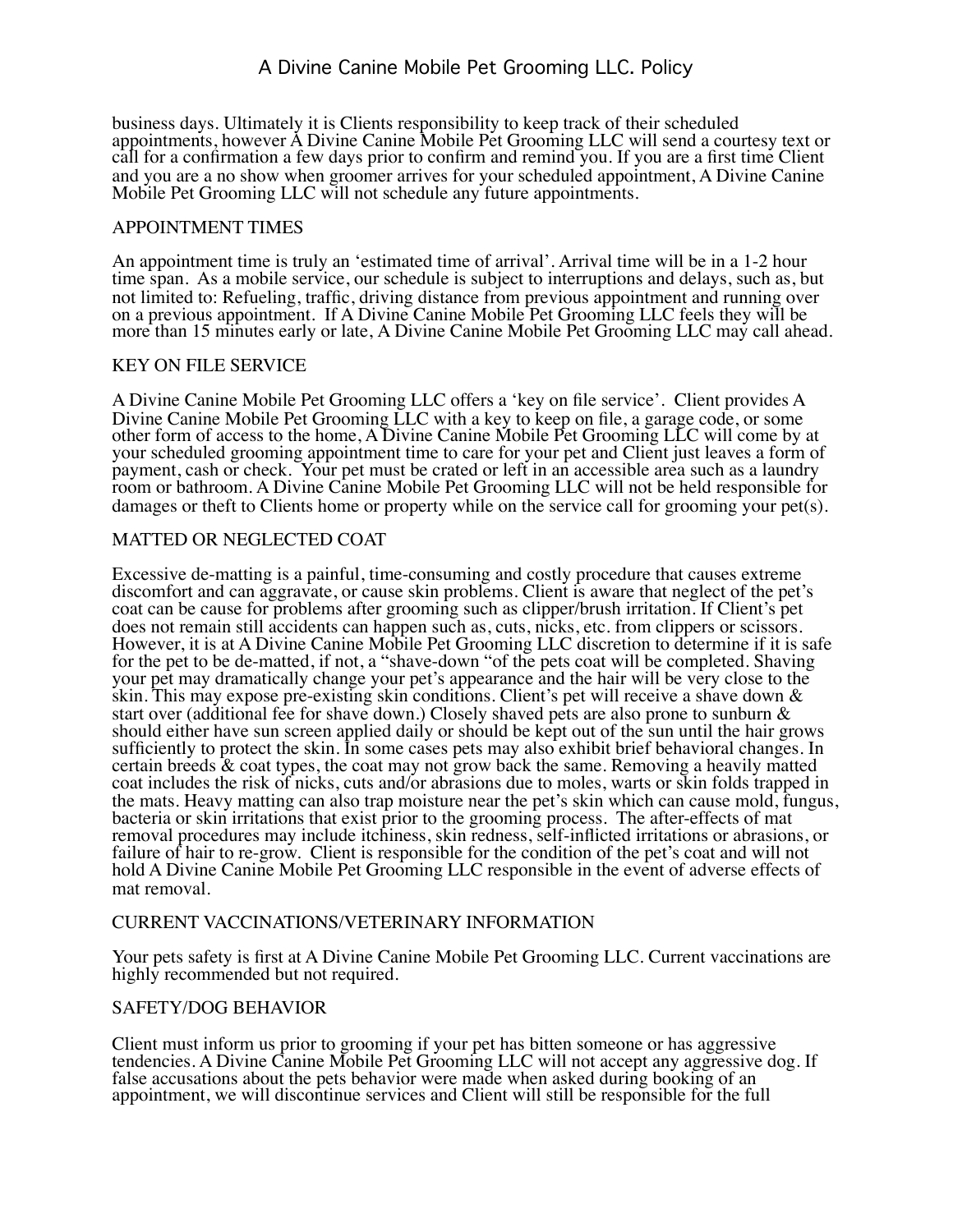# A Divine Canine Mobile Pet Grooming LLC. Policy

grooming charge. Client will be liable for any bites or any property damage caused by their pet(s). For Groomer's safety as well as your pets, A Divine Canine Mobile Pet Grooming LLC has the right to refuse service in the event of a pet that cannot be handled safely. FOR OVERLY AGGRESSIVE OR OVERLY STRESSED PETS, A Divine Canine Mobile Pet Grooming LLC WILL NOT BE ABLE TO MAINTAIN YOU AS A CLIENT.

# SENIOR PETS AND PETS WITH HEALTH ISSUES

Grooming procedures sometimes can be stressful, especially for a senior pet or a pet with health problems. Because senior pets and pets with health problems have a greater chance of injury, these pets will be groomed for cleanliness and comfort, in styles that will not add to their stress. A Divine Canine Mobile Pet Grooming LLC will not be responsible for accident or injury to an elderly or health-compromised pet during their grooming.

#### FLEA/TICK INFESTATION/SALON SANITATION

Flea and tick infestation will NOT be tolerated. Client is responsible for keeping their pet(s) flea and tick free. If a few fleas or ticks are found on your pet, A Divine Canine Mobile Pet Grooming LLC will administer a flea and tick shampoo to eradicate the fleas in order to maintain salon sanitation. Additionally, Client is also aware that any such treatments are not guaranteed to be one hundred (100%) effective.

#### PRE-EXISTING CONDITIONS

Occasionally, grooming can expose a hidden medical problem or aggravate a current one. This can occur during or after grooming and may require immediate medical attention. A Divine Canine Mobile Pet Grooming LLC will contact the owner first if medical attention is required. If unable to contact owner, in the best interest of your pet, Client designates A Divine Canine Mobile Pet Grooming LLC, as agent and understands that if A Divine Canine Mobile Pet Grooming LLC is unable to contact Client first, then A Divine Canine Mobile Pet Grooming LLC, in its sole discretion, may engage the services of a veterinarian at Clients expense.

#### **PICTURES**

Client consents that A Divine Canine Mobile Pet Grooming LLC may take pictures of your pet, before and after grooming, and utilize the same for their website, social media for any and all and/or advertising purposes at A Divine Canine Mobile Pet Grooming LLC discretion. Client affirms they are the rightful legal owner, or care giver to the pet for which services are rendered.

I, the undersigned, understand and agree to the above terms for the grooming and maintenance of my pet(s). In consideration of the grooming services, I agree to hold A Divine Canine Mobile Pet Grooming LLC harmless from any and all damage, loss, or claims to pet, personal or real property. I acknowledge that the interpretation of this provision is to be read in the broadest since possible and encompasses any real or proceeded negligence and all acts performed reasonable within the scope of service by A Divine Canine Mobile Pet Grooming LLC, its agents, its employees or representatives. The terms, special services or handling shall include but are not limited to emergency veterinarian services in the event I am not available.

I authorize A Divine Canine Mobile Pet Grooming LLC and/or agent thereof to act as my agent in the event emergency veterinarian services, boarding, care-taking, and/or transportation is necessary and agrees to pay all costs. Any/all damages, loss or claim shall include, but not be limited to death, injury, or shock. Said pre-existing conditions shall include, but not be limited to advanced age, extreme nervousness, neurosis, illness, previous injury, skin or coat conditions, or medical conditions.